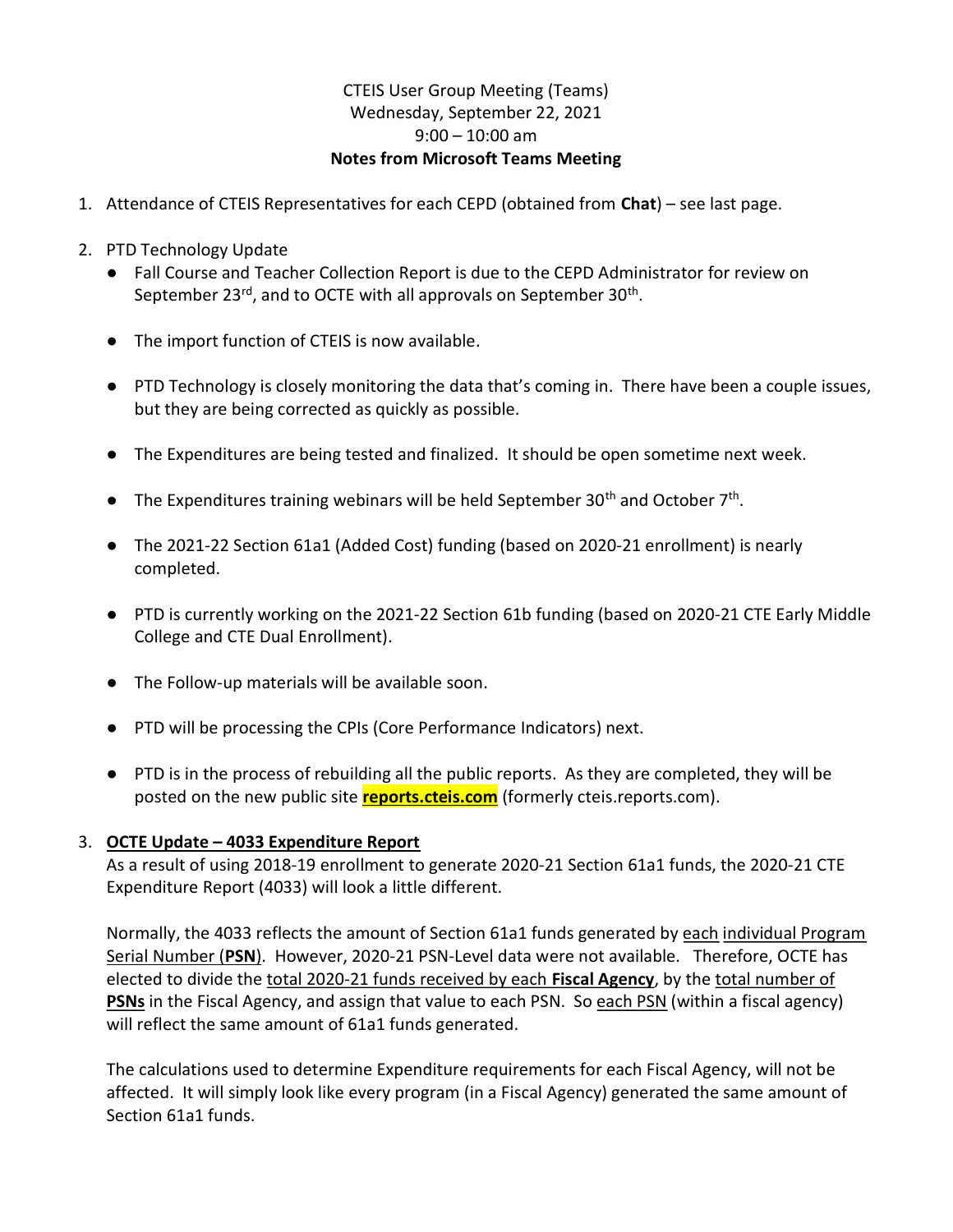- 4. Questions and Discussion
	- $\bullet$  Jen Norkol: Is there a way in Perkins V programs, to report  $2^{nd}$  year students who have completed all required competencies (formerly Segment Q)? Districts do have the ability to report students in course sections covering content advanced beyond the state standards/competencies in CTEIS which may be designated as "Z." CTEIS data entry staff must enter competencies as directed by their CTE administrator or CTE instructor. Administrators who have questions about instructional design or reporting advanced content should contact the appropriate program consultant in the Career Readiness Unit for direction.
	- Jennifer Fenning: When adding competencies, there are four columns (A, B, C, D). Can you explain what those mean?

 These four columns are "subsections" of a course-section. Often districts use subsections to report students receiving different content in the same course section such as when  $1<sup>st</sup>$  year and 2<sup>nd</sup> year students are being taught in the same classroom. It is not necessary or encouraged to use subsections when reporting. The preferred approach would be to report groups of students receiving different content in different course sections. If a district chooses to report using subsections, the district could record all competencies (or segments) being taught to  $1<sup>st</sup>$  year students under Column A, and all competencies being taught to 2<sup>nd</sup> year students under Column B. Note: CTEIS defaults to subsection  $A - so$  if you don't use subsections, you would record all competencies (or segments) in subsection A.

- Shannon Williams: When will 2021-22 Section 61a1 (Added Cost) amounts be released? OCTE will post funding amounts once they have been approved.
- Kristen Ball: What content is required for the Fall Course and Teacher Report due on September 23rd?

 Districts are only required to report 1 course-section per teacher, per PSN. Districts do NOT have to enter student enrollment, segments/competencies (possibly 1 as a placeholder), etc. For example, if a district is operating semesters or trimesters, only a 1-semester or 1-trimester course-section is required to be reported per teacher, per program. OCTE understands that information reported this early in the fall may change – and that's okay! The purpose of this report is to determine the number PSNs operating, and the number of primary teachers in 2021- 22.

- Brenda Frank and Michael Schomisch (Manage Courses Issue): When adding courses and entering dates (aligned with  $1<sup>st</sup>$  semester), the  $1<sup>st</sup>$  semester was not an available option. PTD Technology is aware of this problem and a correction is coming.
- Holly Anderson: Reminded CTEIS Users to go to the Building Course Review to validate the data, and click the "Complete" hotlink to submit the report.
- Lori VanDenBoom: If the "renew function" is used, does CTEIS pull the staff name into the new year? Yes
- Steven Billes: The Filter keeps going off, rather than staying in place until turned off. PTD Technology is aware of this problem and working on a fix.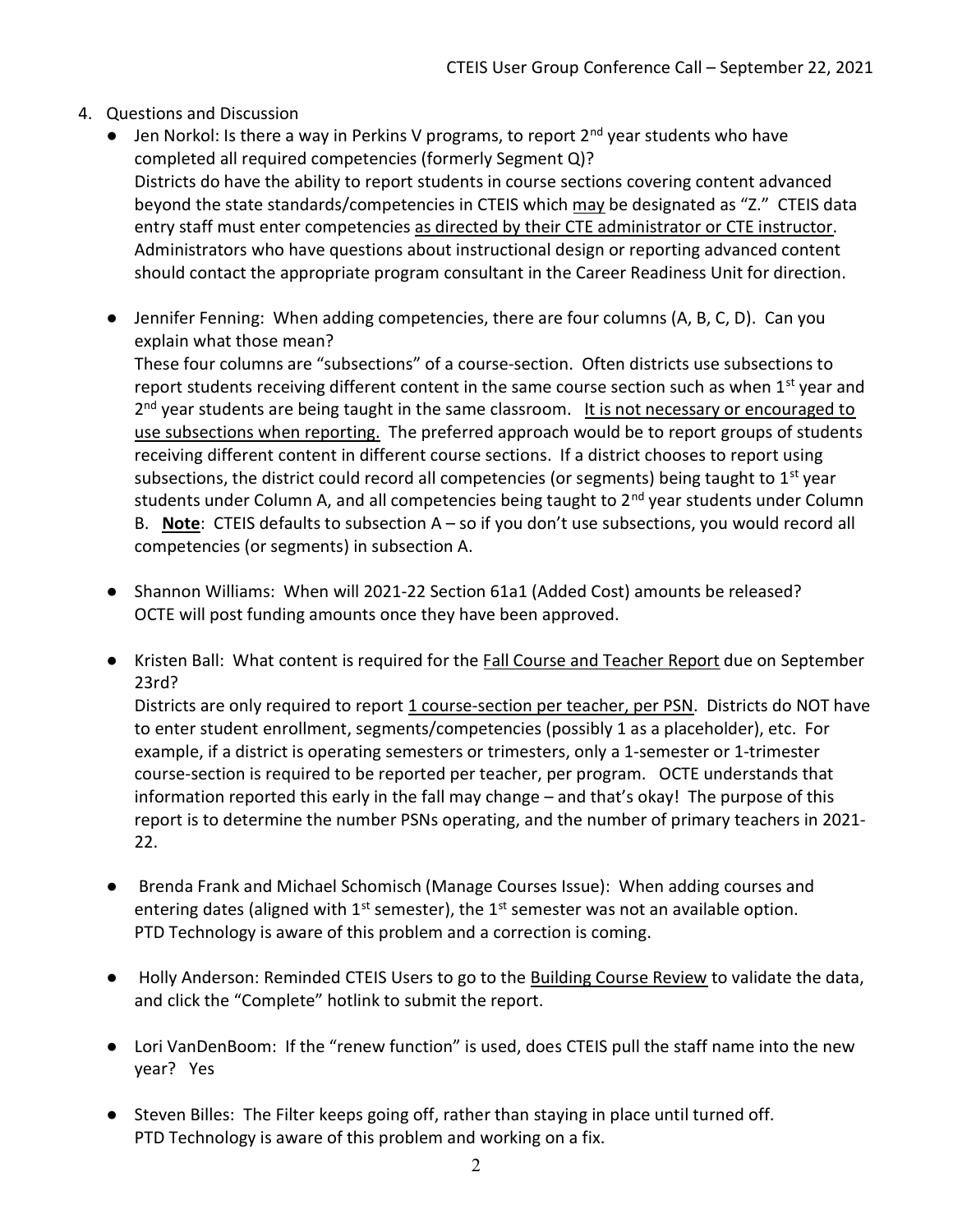● Steven Billes: When importing students, some were highlighted in red (which indicates an error). What does the blue highlight mean?

PTD Technology identified the following color coding for imports…

 Blue = Update Green = Add Light Green = Renew Red = Error

 ● Steven Billes and others: Can a competency (or segment) be taught in more than one coursesection of a program?

 The CTEIS user group is a forum for bringing issues with, or questions about the Career and Technical Education Information System (CTEIS) to the attention of OCTE and PTD Technology. It is not an appropriate forum for discussing OCTE policy. Teachers and CTE administrators are responsible for the accuracy of the instructional design for a PSN. If they have questions, they should contact the appropriate program consultant for guidance on instructional design.

As Always… We encourage the CTEIS User Group, as representatives for their CEPD, to share information gleaned from these conference calls with other CTEIS Users in your respective CEPDs. Forwarding the Notes and information received from the conference calls is a good way to keep everyone informed, and may help to reduce problems, concerns, and errors.

Please see the PTD Technology website below for Minutes of past conference calls and additional information. http://support.cteis.com/Resources/User-Groups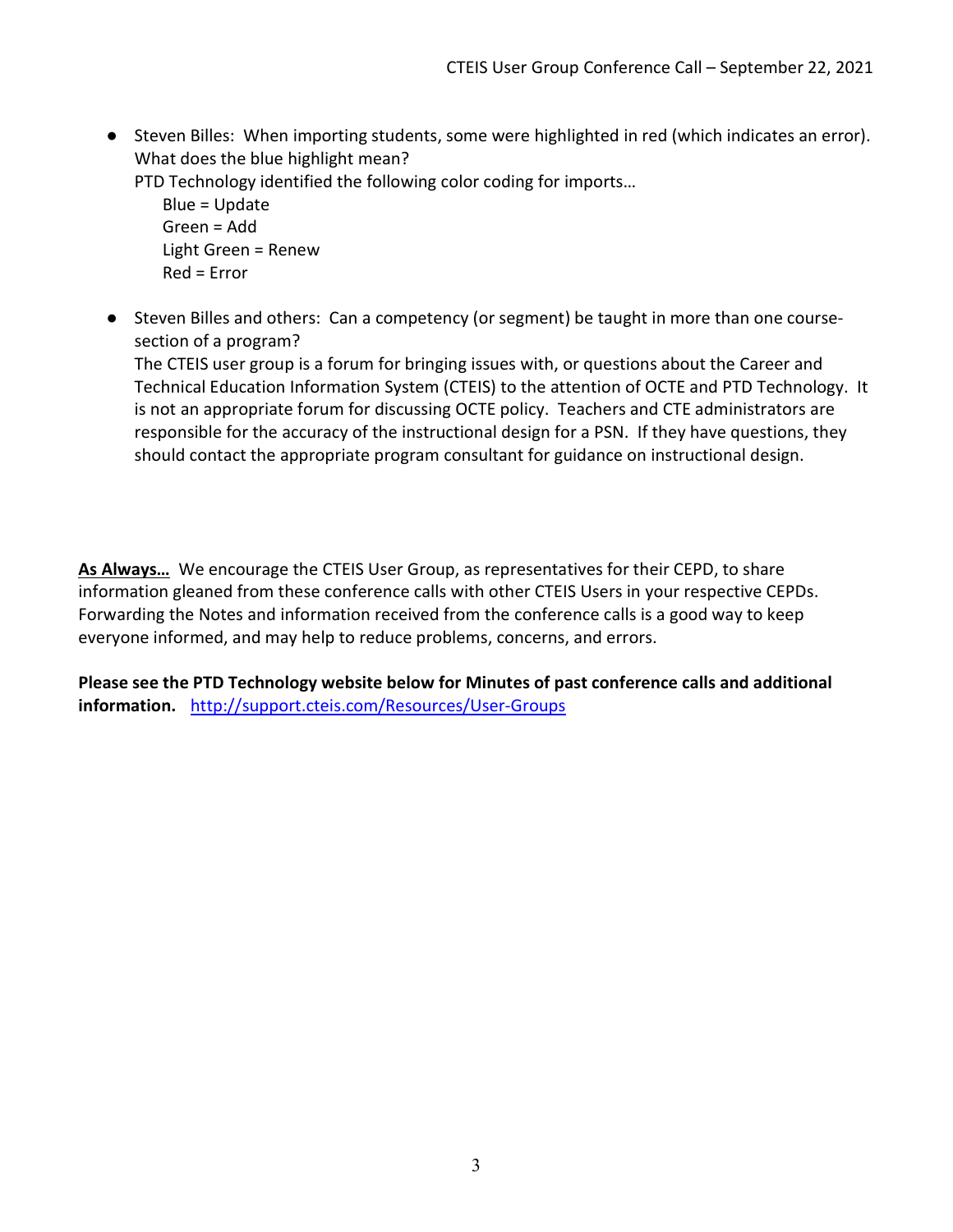## CTEIS User Group Attendance

| *Note: If you participated in the May 5, 2021 Microsoft Teams meeting, and your CEPD is not checked, |  |
|------------------------------------------------------------------------------------------------------|--|
| please email Joan Church to be added to the attendance list.                                         |  |

| <b>CEPD</b> | <b>Last Name</b> | <b>First Name</b> | Representative | 9-22-2021 | 11-17-2021 | 1-19-2022 | 3-09-2022 | 5-4-2022 |  |  |  |  |
|-------------|------------------|-------------------|----------------|-----------|------------|-----------|-----------|----------|--|--|--|--|
| 01          | O'Leary          | Dawn              |                |           |            |           |           |          |  |  |  |  |
| 02          | Norkol           | Jennifer          |                |           |            |           |           |          |  |  |  |  |
| 03          | Chartier         | Sadie             |                |           |            |           |           |          |  |  |  |  |
| 04          | Hauswirth        | Abbey             |                |           |            |           |           |          |  |  |  |  |
| 05          | Miron            | Jennie            |                |           |            |           |           |          |  |  |  |  |
| 06          | Darling          | Emily             |                |           |            |           |           |          |  |  |  |  |
| 07          | Sanderson        | Hannah            |                |           |            |           |           |          |  |  |  |  |
| 08          | Jaroneski        | Debbie            |                |           |            |           |           |          |  |  |  |  |
| 09          | Kania            | Angie             |                |           |            |           |           |          |  |  |  |  |
| 10          | Tennant          | Colleen           |                |           |            |           |           |          |  |  |  |  |
| 11          | Smolarz          | Lyndsay           |                |           |            |           |           |          |  |  |  |  |
| 12          | Young            | Jay               |                |           |            |           |           |          |  |  |  |  |
| 13          | Zirkle (Hammond) | Stacy             |                |           |            |           |           |          |  |  |  |  |
| 14          | Teske            | Jocelyn           |                |           |            |           |           |          |  |  |  |  |
| 15          | Brewer           | Katelynne         |                |           |            |           |           |          |  |  |  |  |
| 16          | VanDenBoom       | Lori              |                |           |            |           |           |          |  |  |  |  |
| 17          | Myers            | Heidi             |                |           |            |           |           |          |  |  |  |  |
| 18          | Deans            | Kim               |                |           |            |           |           |          |  |  |  |  |
| 19          | Nun              | Jodie             |                |           |            |           |           |          |  |  |  |  |
| 20          | <b>Jefferies</b> | Kris              |                |           |            |           |           |          |  |  |  |  |
| 21          | Ferrier          | Ashley            |                |           |            |           |           |          |  |  |  |  |
| 22          | Gerlach          | Sharon            | IXI            |           |            |           |           |          |  |  |  |  |
| 23          | Wright           | <b>Becky</b>      | IХ             |           |            |           |           |          |  |  |  |  |
| 24          | <b>Higgins</b>   | Terri             |                |           |            |           |           |          |  |  |  |  |
| 25          | Gordon           | Shelli            |                |           |            |           |           |          |  |  |  |  |
| 26          | Navarro          | Tracy             |                |           |            |           |           |          |  |  |  |  |
| 27          | Genaw            | Tammy             |                |           |            |           |           |          |  |  |  |  |
| 28          | Ball             | Kristen           |                |           |            |           |           |          |  |  |  |  |
| 29          | Villarreal       | Norma             |                |           |            |           |           |          |  |  |  |  |
| 30          | Nixon            | Nicole            | IX             |           |            |           |           |          |  |  |  |  |